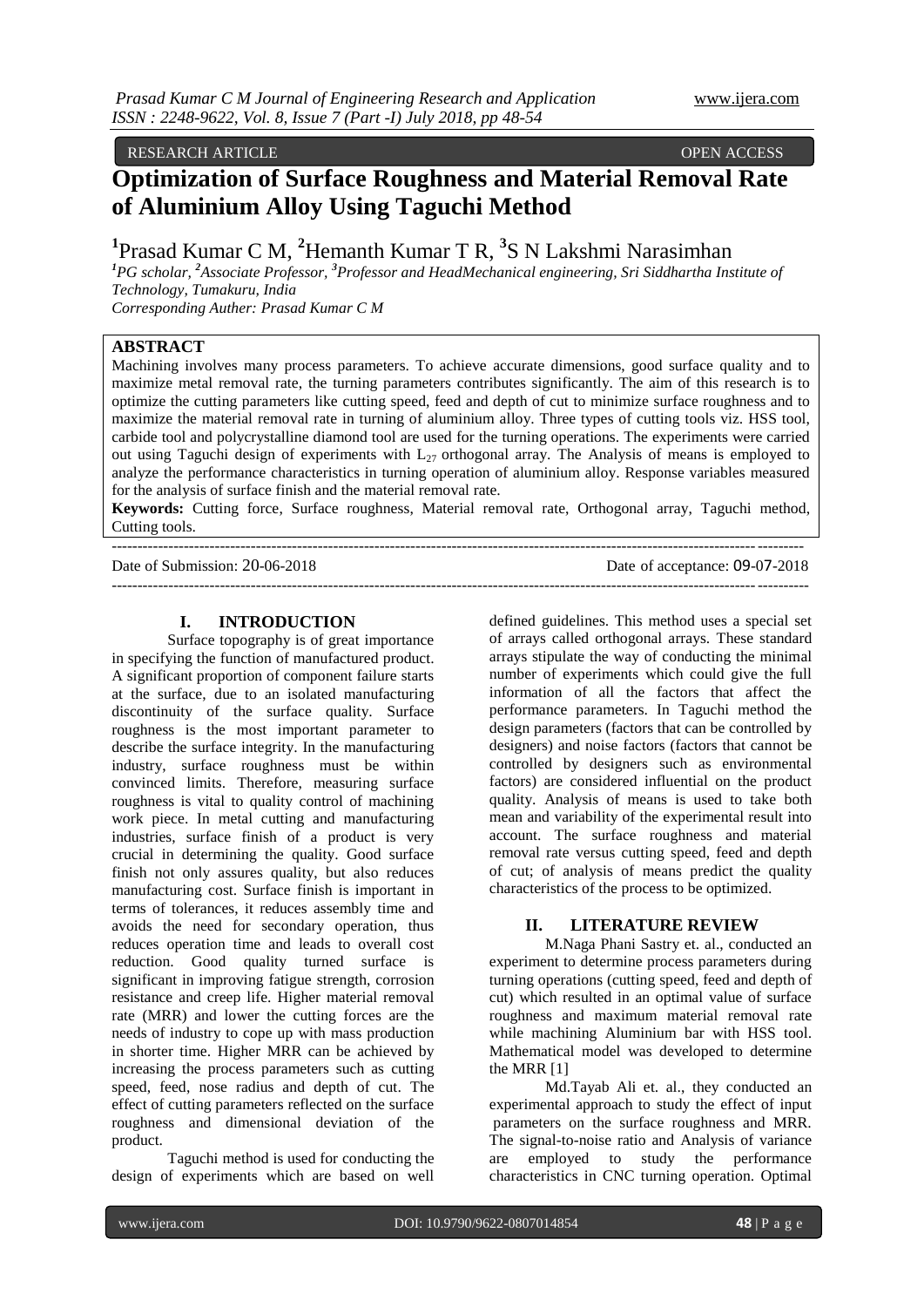values of process parameters for desired performance characteristics are obtained with identification of most significant factor. [2]H.K.Dave et. al., the different turning tests were performed by them on different grades of EN materials using two different inserts of carbide cutting tools. The optimum cutting conditions were analyzed here to get the lowest surface roughness and maximum material removal rate in CNC turning of different grades of EN materials by Taguchi method. [3]

Mohd Abbas et. al., have studied the effects machining parameters using Taguchi method in CNC lathe machine on AL 1070 specimen with carbide tool material. From the experimental results, it is evident that the surface

roughness and material removal rate increases as feed increases. Study has revealed that the surface roughness by large is influenced by cutting environment and the kind of tool. [4]

Borse et. al., focused on optimizing the turning parameters based on Taguchi method to minimize surface roughness and maximize the material removal rate by using SAE 52100 steel with carbide inserts. Results of this study indicate that the feed is mostly influencing the surface roughness of the machined surface. [5]

Nithyanandhan investigated the effect of process parameters on the surface finish and material removal rate

(MRR) to obtain the optimal setting of process parameters. The Analysis of Variance (ANOVA) is also used to

analyse the influence of cutting parameters during machining. In this work, AISI 304 stainless steel work pieces are turned on conventional lathe by using tungsten carbide tool. Results revealed that the feed and nose radius are the most significant process parameters on work piece surface roughness. However, depth of cut and feed are the significant factors on material removal rate. [6]

Ravi Aryan et. al., designed the experiments using Taguchi method to optimize the cutting parameters for

surface roughness and material removal rate in the turning process to obtain the optimal setting for the process

parameters and Analysis of variance is used to analyse the influence of cutting parameters while turning the the state of  $\mathbf{r}$ 

Al-alloy 6082. [7]

Ranganath M.S et. al., conducted several work and research on Al 6061 alloy, their aim is to investigate the

effect of cutting speed, feed and depth of cut on the

surface roughness in CNC turning. The effect of cutting

condition on surface roughness were studied and analysed. The design of experiments was conducted to analyze the influence of turning parameters on the surface roughness by using Taguchi method and ANOVA. [8]

# **III. EXPERIMENTAL DETAILS 3.1 Test Material**

Aluminium 2014 alloy is a high strength structural component for aircraft, military vehicles and bridges, weapons manufacture, automotive industry cylinder, piston manufacture and structural applications. AA-2014 is used for conducting the experiments. The composition of AA-2014 is depicted in Table 1.

**Table 1:** Composition of AA-2014

| Element |  |  |  | Si   Fe   Cu   Zu   Mu   Mg   Ti   Cr   Other |                                                                    |
|---------|--|--|--|-----------------------------------------------|--------------------------------------------------------------------|
|         |  |  |  |                                               | WEN   069   025   402   032   046   044   <0.02   <0.02   Reminder |

### **3.2 Cutting Tools**

The turning tools used for this experiment are viz. High speed steel tool (HSS), Carbide tool tip, Poly-crystalline diamond tool tip that are brazed to HSS E19 tool holder material.

# **3.3 Process Parameters**

The three cutting parameters with three different levels are experimentally constructed for the machining operation. Table 2 indicates the values of process parameters and their levels used for the experiments.

**Table 2:** Process Parameters and Levels **Level Level**

| Cutting<br><b>Parameters</b> | Level 1 | Level<br>2 | <b>Level</b> |
|------------------------------|---------|------------|--------------|
| Cutting<br>Speed(rpm)        | 384     | 598        | 938          |
| Feed<br>$(mm$ /rev)          | 0.0625  | 0.125      | 0.1875       |
| of<br>Depth<br>Cut(mm)       | 0.2     | 0.3        | 0.4          |

#### **3.4 Experimental Procedure and Details**

Experiments were conducted based on Taguchi method and as per  $L_{27}$  orthogonal array with considering three controllable factors and three levels as shown in Table 2. In the present research, three different tools were used to turn the AA2014 material and after that the performance characteristics like surface roughness and material removal rate are analyzed to predict the optimum value. After each experimental run, the reduced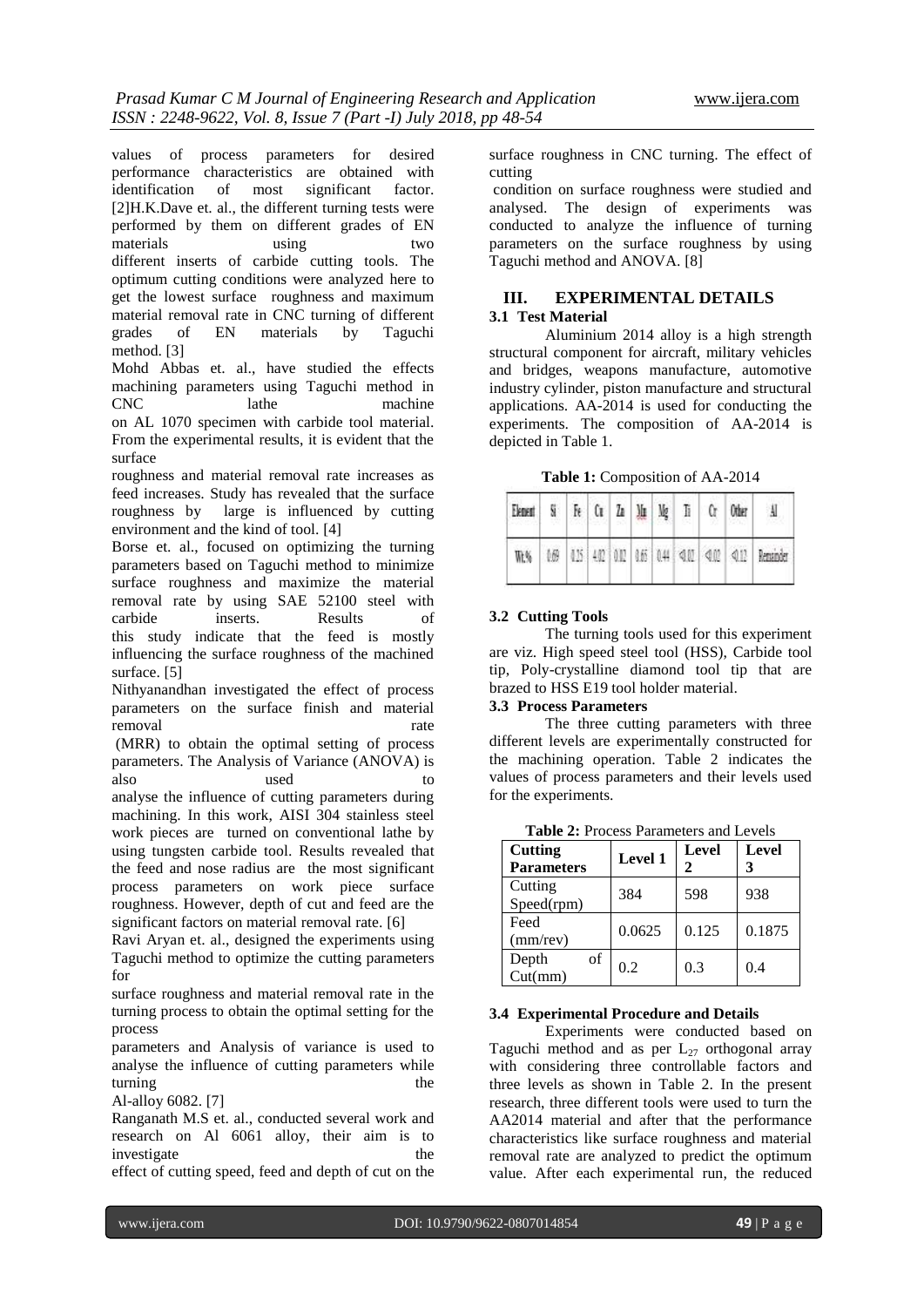diameter of work piece and the surface roughness of work piece were measured, surface roughness is measured by Mitutoyo surface roughness tester. The considered value for surface roughness  $(R_a)$ was taken as the average value from three trials during experiment. Using average diameter, feed, depth of cut and cutting speed values the material removal rate is calculated for all the experimental runs by using below mentioned formula.

 $MRR = 3.142 \times D_{avg} \times f \times d \times N$  mm<sup>3</sup>/min

Where,  $D_{avg}$  = Average diameter between diameter of the work piece before machining and after machining in mm.

 $f =$  Feed in mm/rev.

.

 $d =$  Depth of cut in mm.

 $N =$  Cutting speed in rpm.

An attempt has been made to assess the factors influencing surface roughness and material removal rate on turning operation. The machining parameters selected for a turning operation is an important procedure in order to achieve high performance. So the best parameter is to judge the quality of turned product is surface roughness which is very important for product. The aim of the

research is to minimize the surface roughness and increase the material removal rate; it can be accomplished towards the optimization of cutting parameters. An experimental study has to be conducted to come out with a best possible outcome. The important three machining parameters considered are depth of cut, cutting speed and feed. The experiments were carried out using Taguchi method, the design of experiment has to be implemented to select cutting speed, feed and depth of cut that could result in a better quality product. The response table and response graph for each level of machining parameters are obtained from the Taguchi method and the optimum levels of machining parameters are selected.

The aim of this research is to determine the process parameters which maximize material removal rate and to achieve minimum surface roughness. Larger-the-better quality characteristic is used for material removal rate, as larger MRR values represent better. Smaller-the-better quality characteristic is used for surface roughness, as smaller surface roughness values represent improved or better productivity

**Table 3:** Experimental Result for HSS, Carbide and PCD Tools

|                 | Cutting        |                        | Depth          | <b>HSS Tool</b>      |         | <b>Carbide Tool</b>  |                           | <b>PCD Tool</b>      |                           |
|-----------------|----------------|------------------------|----------------|----------------------|---------|----------------------|---------------------------|----------------------|---------------------------|
| Exp.<br>Run     | <b>Speed</b>   | Feed<br>$(mm$ /rev $)$ | of Cut         | <b>MRR</b>           | $R_{a}$ | <b>MRR</b>           | $\mathbf{R}_{\mathbf{a}}$ | <b>MRR</b>           | $\mathbf{R}_{\mathbf{a}}$ |
|                 | (rpm)          |                        | (mm)           | mm <sup>3</sup> /min | $\mu$ m | mm <sup>3</sup> /min | $\mu$ m                   | mm <sup>3</sup> /min | $\mu$ m                   |
| $\mathbf{1}$    | 1              | 1                      | 1              | 599.34               | 1.41    | 600.1                | 1.28                      | 600.55               | 0.54                      |
| $\overline{2}$  | 1              | 1                      | $\overline{2}$ | 885.21               | 1.29    | 887.7                | 1.83                      | 888.61               | 0.68                      |
| 3               | 1              | 1                      | $\overline{3}$ | 1154.65              | 1.26    | 1160.68              | 2.07                      | 1160.68              | 0.77                      |
| $\overline{4}$  | 1              | $\overline{2}$         | 1              | 1132.33              | 2.24    | 1141.07              | 3.40                      | 1140.77              | 0.80                      |
| $\overline{5}$  | 1              | $\overline{2}$         | $\overline{2}$ | 1671.8               | 2.34    | 1686.73              | 3.89                      | 1686.27              | 0.96                      |
| 6               | 1              | $\overline{2}$         | 3              | 2178.99              | 2.52    | 2201.91              | 3.78                      | 2201.31              | 1.46                      |
| $\overline{7}$  | 1              | $\overline{3}$         | $\mathbf{1}$   | 1600.31              | 5.25    | 1620.22              | 5.87                      | 1620.22              | 0.95                      |
| $\,8\,$         | 1              | 3                      | $\overline{2}$ | 2357.71              | 5.93    | 2388.25              | 6.28                      | 2390.96              | 0.91                      |
| 9               | $\mathbf{1}$   | $\overline{3}$         | $\overline{3}$ | 3059.45              | 6.16    | 3002.44              | 7.06                      | 3116.46              | 1.10                      |
| 10              | $\overline{2}$ | 1                      | 1              | 933.59               | 1.02    | 763.31               | 1.51                      | 933.35               | 0.74                      |
| 11              | $\overline{2}$ | 1                      | $\overline{2}$ | 1378.54              | 1.21    | 1123.47              | 2.07                      | 1379.59              | 0.93                      |
| 12              | $\overline{2}$ | 1                      | $\overline{3}$ | 1799.06              | 1.37    | 1457.1               | 2.25                      | 1804.7               | 3.60                      |
| 13              | $\overline{2}$ | $\overline{2}$         | $\mathbf{1}$   | 1765.71              | 2.15    | 1786.38              | 4.30                      | 1775.11              | 5.19                      |
| 14              | $\overline{2}$ | $\overline{2}$         | $\overline{2}$ | 2607                 | 2.31    | 2630.95              | 3.68                      | 2623.2               | 5.35                      |
| 15              | $\overline{2}$ | $\overline{2}$         | $\overline{3}$ | 3400.84              | 2.37    | 3422.45              | 3.90                      | 3423.38              | 5.45                      |
| 16              | $\overline{2}$ | 3                      | $\mathbf{1}$   | 2502.01              | 4.05    | 2518.22              | 4.92                      | 2520.33              | 9.50                      |
| 17              | $\overline{2}$ | $\overline{3}$         | $\overline{2}$ | 3686.43              | 4.41    | 3718.14              | 5.08                      | 3719.2               | 9.44                      |
| 18              | $\overline{2}$ | 3                      | $\overline{3}$ | 4796.87              | 4.79    | 4849.01              | 5.75                      | 4850.42              | 9.81                      |
| 19              | 3              | 1                      | $\mathbf{1}$   | 1465.86              | 0.80    | 1242.61              | 1.70                      | 1462.91              | 1.42                      |
| 20              | $\overline{3}$ | $\mathbf{1}$           | $\overline{2}$ | 2170.06              | 0.58    | 1833.52              | 2.02                      | 2155.69              | 1.57                      |
| 21              | $\overline{3}$ | 1                      | $\overline{3}$ | 2840.36              | 0.72    | 2390.18              | 3.30                      | 2807.2               | 1.44                      |
| 22              | $\overline{3}$ | $\overline{2}$         | $\mathbf{1}$   | 2791.73              | 1.30    | 2343.76              | 3.29                      | 2751.94              | 4.82                      |
| 23              | $\overline{3}$ | $\overline{2}$         | $\overline{2}$ | 4119.07              | 1.26    | 3457.06              | 3.17                      | 4061.6               | 5.05                      |
| 24              | $\overline{3}$ | $\overline{2}$         | $\overline{3}$ | 5369.79              | 1.38    | 4498.89              | 4.09                      | 5297.58              | 4.76                      |
| 25              | $\overline{3}$ | $\overline{3}$         | $\mathbf{1}$   | 3951.08              | 3.54    | 3303.44              | 5.18                      | 3896.93              | 9.54                      |
| 26              | $\overline{3}$ | $\overline{3}$         | $\overline{2}$ | 5828.82              | 3.66    | 4865.64              | 5.34                      | 5752.56              | 9.53                      |
| $\overline{27}$ | $\overline{3}$ | $\overline{3}$         | $\overline{3}$ | 7592.71              | 3.59    | 6315.1               | 5.75                      | 7495.46              | 8.92                      |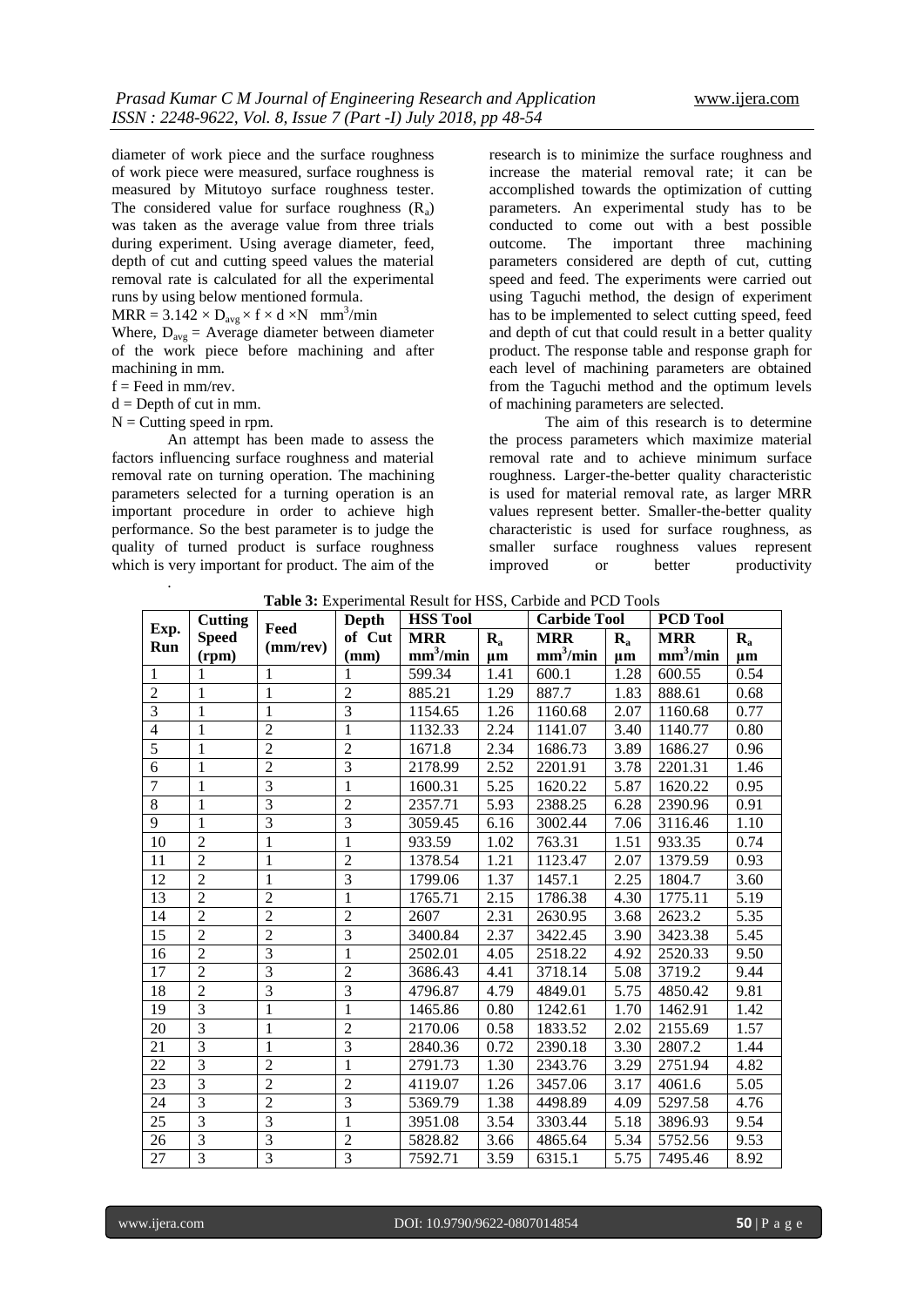# **IV. RESULT AND DISCUSSION**

MINITAB18 statistical software was used for the experimental analysis. The effect of different process parameters on material removal rate and surface roughness are calculated and plotted, which are mentioned at Fig 1 to 6.

# **4.1 HSS Tool**

# **Taguchi Analysis: MRR versus Cutting Speed, Feed, Depth of Cut**

| Level | Cutting<br>Speed (S) | Feed (F) | of<br>Depth<br>Cut(D) |
|-------|----------------------|----------|-----------------------|
|       | 1627                 | 1470     | 2878                  |
| 2     | 2541                 | 2782     | 2941                  |
| 3     | 4014                 | 3931     | 2363                  |
| Delta | 2388                 | 2461     | 578                   |
| Rank  | 2                    |          | 3                     |

#### **Fig 1**: Main effect plot for Means



From Table 4, it is clear that feed is the most influencing factor followed by cutting speed and depth of cut for MRR. The optimum value for MRR is predicted from Fig 1, i.e. cutting speed of 938 rpm, feed of 0.1875 mm/rev and depth of cut of 0.3 mm.

**Taguchi Analysis: Ra versus Cutting Speed, Feed, Depth of Cut**

|  | Table 5: Response Table for Means |  |  |  |
|--|-----------------------------------|--|--|--|
|--|-----------------------------------|--|--|--|

| Level | Cutting<br>Speed (S) | Feed (F) | Depth of Cut<br>(D) |  |  |
|-------|----------------------|----------|---------------------|--|--|
|       | 3.156                | 1.073    | 2.350               |  |  |
| 2     | 2.631                | 1.986    | 2.388               |  |  |
| 3     | 1.870                | 4.598    | 2.919               |  |  |
| Delta | 1.286                | 3.524    | 0.569               |  |  |
| Rank  | 2                    |          | 3                   |  |  |

**Fig 2**: Main effect plot for Means



From Table 5, it is clear that feed is the most influencing factor followed by cutting speed and depth of cut for surface roughness. The optimum value for surface roughness is predicted from Fig 2, i.e. cutting speed of 938 rpm, feed of 0.0625 mm/rev and depth of cut of 0.2 mm.

# **4.2 Carbide Tool**

**Taguchi Analysis: MRR versus Cutting Speed, Feed, Depth of Cut** 

| Level | Cutting<br>Speed (S) | Feed (F) | Depth of Cut (D) |  |  |
|-------|----------------------|----------|------------------|--|--|
|       | 1632                 | 1273     | 2670             |  |  |
| 2     | 2474                 | 2574     | 2540             |  |  |
| 3     | 3361                 | 3620     | 2257             |  |  |
| Delta | 1729                 | 2347     | 413              |  |  |
| Rank  | 2                    |          | 3                |  |  |

| <b>Table 6: Response Table for Means</b> |  |
|------------------------------------------|--|
|------------------------------------------|--|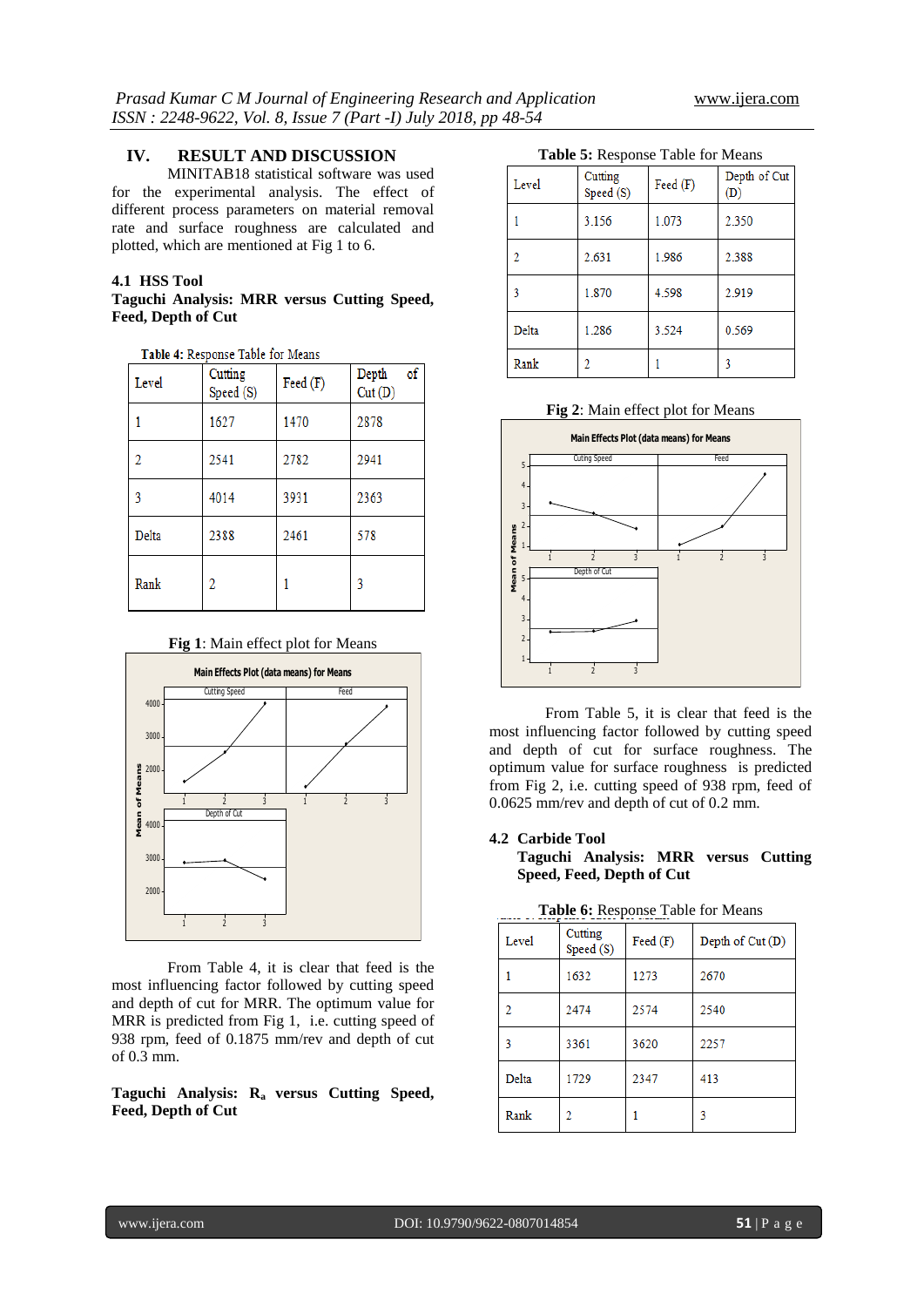

From Table 6, it is clear that feed is the most influencing factor followed by cutting speed and depth of cut for MRR. The optimum value for MRR is predicted from fig 3, i.e. cutting speed of 938 rpm, feed of 0.1875 mm/rev and depth of cut of 0.2 mm.

**Taguchi Analysis: Ra versus Cutting Speed, Feed, Depth of Cut Table 7:** Response Table for Means

| <b>Table <i>i</i></b> Response Fable for Means |                      |                           |                  |  |  |
|------------------------------------------------|----------------------|---------------------------|------------------|--|--|
| Level                                          | Cutting<br>Speed (S) | $\text{Feed}(\mathbf{F})$ | Depth of Cut (D) |  |  |
|                                                | 3.940                | 2.003                     | 3.498            |  |  |
| $\overline{2}$                                 | 3.718                | 3.722                     | 3.686            |  |  |
| 3                                              | 3.760                | 5.692                     | 4.234            |  |  |
| Delta                                          | 0.222                | 3.689                     | 0.737            |  |  |
| Rank                                           | 3                    |                           | 2                |  |  |

**Fig 4**: Main effect plot for Means



From Table 7, it is clear that feed is the most influencing factor followed by depth of cut and cutting speed for surface roughness. The optimum value for surface roughness is predicted from Fig4, i.e. cutting speed of 598 rpm, feed of 0.0625 mm/rev and depth of cut of 0.2 mm.

#### **4.3 PCD Tool Taguchi Analysis: MRR versus Cutting Speed, Feed, Depth of Cut**

|  | Table 8: Response Table for Means |  |  |
|--|-----------------------------------|--|--|
|--|-----------------------------------|--|--|

| Level | Cutting<br>Speed (S) | Feed (F) | Depth of Cut (D) |
|-------|----------------------|----------|------------------|
|       | 1645                 | 1466     | 2872             |
| 2     | 2559                 | 2773     | 2921             |
| 3     | 3965                 | 3929     | 2375             |
| Delta | 2320                 | 2463     | 546              |
| Rank  | 2                    |          | 3                |

#### **Fig 5**: Main effect plot for Means



From Table 8, it is clear that feed is the most influencing factor followed by cutting speed and depth of cut for MRR. The optimum value for MRR is predicted from Fig 5, i.e. cutting speed of 938 rpm, feed of 0.1875 mm/rev and depth of cut of 0.3 mm.

# **Taguchi Analysis: Ra versus Cutting Speed, Feed, Depth of Cut**

**Table 9:** Response Table for Means

| Level | Cutting<br>Speed (S) | Feed (F) | Depth of Cut<br>(D) |
|-------|----------------------|----------|---------------------|
|       | 0.9078               | 1.2989   | 5.0411              |
| 2     | 5.5567               | 3.7600   | 4.0533              |
| 3     | 5.2278               | 6.633    | 2.5978              |
| Delta | 4.6489               | 5.3344   | 2.4433              |
| Rank  | 2                    |          | 3                   |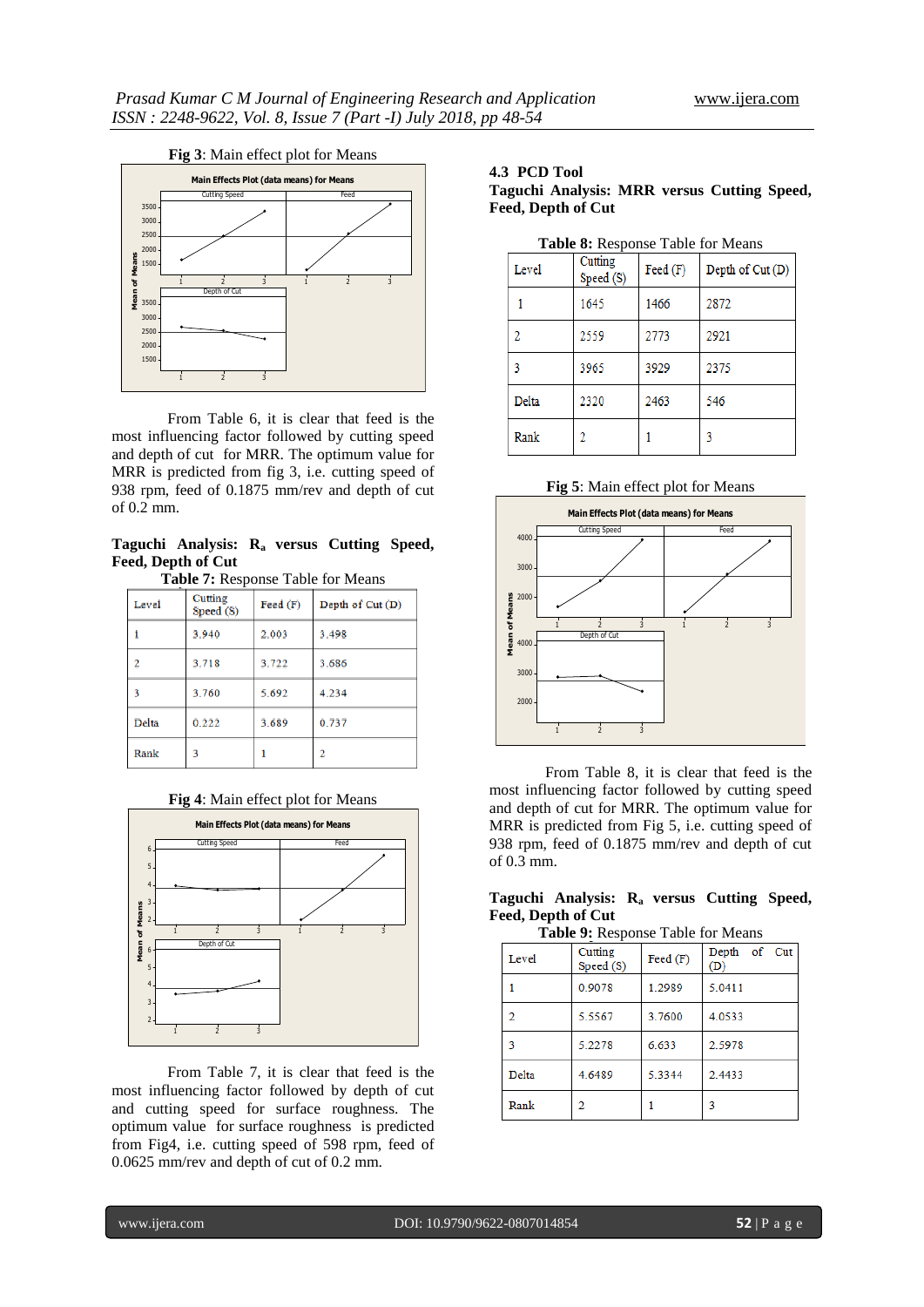

From Table 9, it is clear that feed is the most influencing factor followed by cutting speed and depth of cut for surface roughness. The optimum value for surface roughness is predicted from Fig 6, i.e. cutting speed of 384 rpm, feed of 0.0625 mm/rev and depth of cut of 0.4 mm.From Fig 9 and 10 it is clear that the HSS tool is the most suitable tool for minimized surface roughness and maximized material removal rate with maximum speed when compared to Carbide and PCD tools.

# **Fig 7**: Comparison b/w tools for Surface Roughness







#### **Discussion on material removal rate:**

The highest material removal rate can be achieved by setting both the cutting speed and feed parameters are at  $1<sup>st</sup>$  level. The cutting speed and feed parameters are kept constant for all the cutting tools. The depth of cut at intermediate level for HSS and PCD tool yields highest material removal rate. The depth of cut at  $3<sup>rd</sup>$  level for carbide tool yields highest material removal rate.

# **Discussion on surface roughness:**

The good surface roughness can be achieved by setting feed at  $1<sup>st</sup>$  level for all the cutting tools, cutting speed at  $3<sup>rd</sup>$  level for HSS tool, PCD tool and intermediate level for carbide tool gives the good surface roughness, depth of cut at  $1<sup>st</sup>$ level for HSS tool, carbide tool and depth of cut at  $3<sup>rd</sup>$  level for PCD tool gives the good surface roughness.

# **V. CONCLUSIONS Material Removal Rate**

For optimizing material removal rate during turning operation of AA-2014 from different turning tools are carried out and from which the HSS tool is best one when compared to carbide and PCD tools because the material removal rate is about 4 % more with cutting speed of 938 rpm, feed of 0.1875 mm/rev and depth of cut of 0.3 mm. **Surface Roughness**

For optimizing surface roughness during turning operation of AA-2014 from different turning tools are carried out and from which the carbide tool is best one when compared to HSS and PCD tools because the surface roughness is 0.25 microns less with cutting speed of 938 rpm, feed of 0.0625 mm/rev and depth of cut of 0.2mm.

#### **REFERENCES**

- [1]. M.Naga Phani Sastry, K.Devaki Devi. "Optimizing of Performance Measures in CNCTurningusing Design of Experiments (RSM) "Science Insight. An International journal 2011; 1(1):1-5**.**
- [2]. Md.Tayab Ali, Dr.Thuleswar Nath. "Cutting Parameters Optimization for TurningAA6063-T6Alloy by using Taguchi Method" International Journal of Research in Mechanical Engineering & Technology, Vol.4, Issue 2, May 2014, pp 82-86.
- [3]. H.K Dave, L.S Patel, H.K Raval. "Effect of Machining Conditions on MRR and SurfaceRoughness during CNC Turning of different Materials Using Tin Coated Cutting Tools- A Taguchi Approach" International Journal of Industrial Engineering Computations 3 (2012) 925- 930.